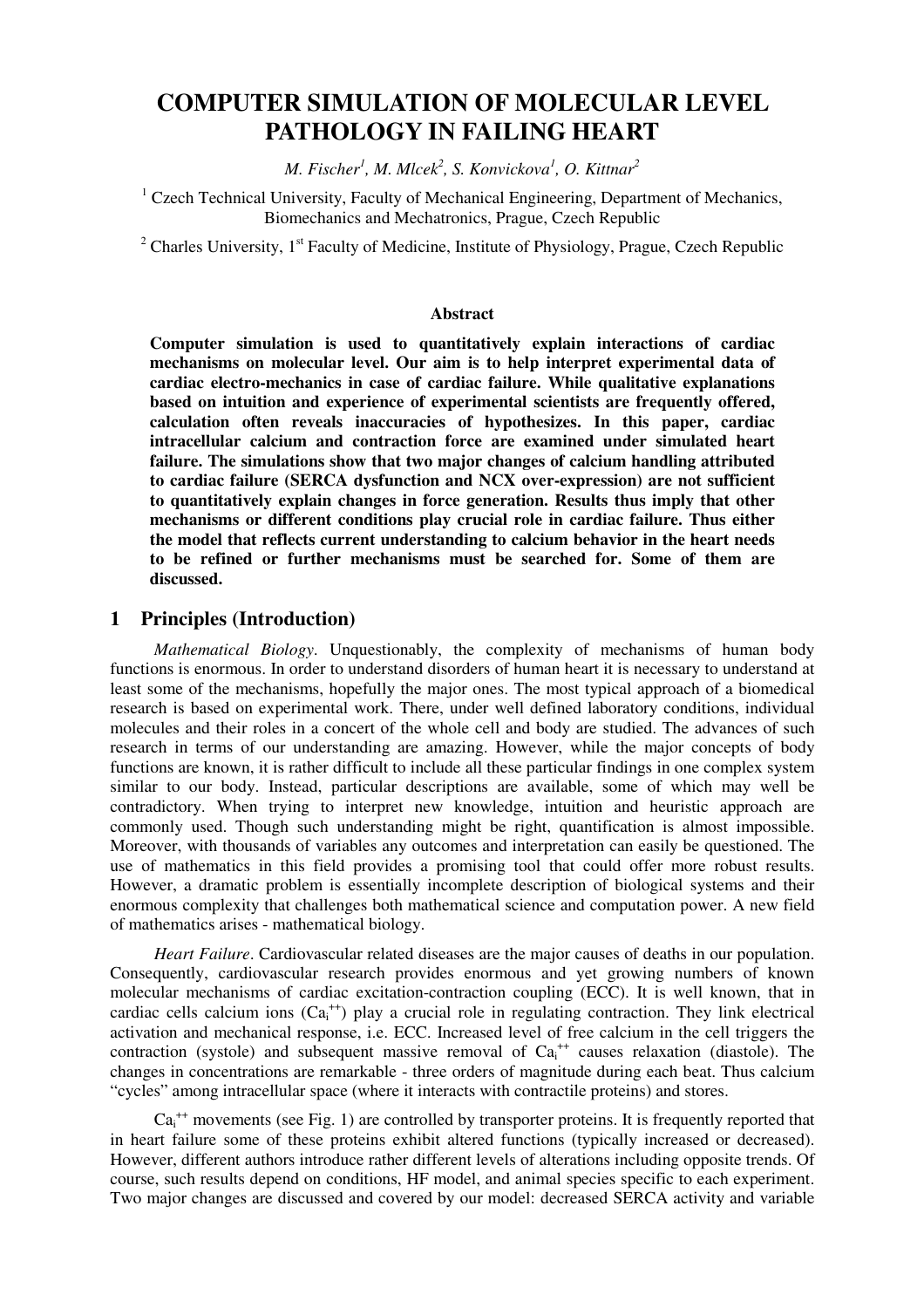activity of NCX typically increased. (Multiple other changes are also reported.) The aim of our work was to asses quantitatively, whether these changes could be major reason of altered Ca<sub>i</sub><sup>++</sup> kinetics found in heart failure or other mechanisms need to be searched for.



Figure 1: Some  $Ca<sub>i</sub><sup>++</sup>$  transport mechanisms in heart cell

Our compartmental model [1] of excitation-contraction coupling was used and parameters of respective transporters were changed according to experimental data. Simulated results are then compared to experimental findings.

# **2 Methods**

The model [1] comprises of a set of 13  $1<sup>st</sup>$ -order nonlinear differential equations.



Figure 2: Model scheme – subunits interaction

Model considers of gating, calcium, regulatory and contraction subunits (Fig. 2). Compartmental description of underlying molecular processes is adopted to simulate a) calcium handling, b) contraction control by troponin and c) the reaction kinetics of contractile elements. The contraction model and calcium handling subunit were presented in [1] and [2]. The description of the NCX exchanger that was originally omitted or extremely simplified is included now. In principle, NCX ionic flux is now described after Winslow [3] and further modified as:

$$
Q_{NaCa} = \frac{1}{V_c \cdot z \cdot F} \cdot \frac{k_{NaCa}}{1 + k_{sat} \cdot e^{\frac{(r-1) \cdot E \cdot F}{RT}}} \cdot \left( \left[ Na_{i}^{B} \cdot \left[ Ca \right]_{e} \cdot e^{\frac{r \cdot E \cdot F}{RT}} - \left[ Na_{e}^{B} \cdot \left[ Ca \right]_{e} \cdot e^{\frac{(r-1) \cdot E \cdot F}{RT}} \right] \right) \tag{1}
$$

where  $A_{cap}$  is capacitive membrane area,  $C_{SC}$  is specific membrane capacity and  $V_c$  cellular volume.

*Simulation and parameters*. The model was implemented in Matlab / Simulink R14. Integration method ode15s (stiff/NDF) was used. As an input, experimentally obtained trace of cardiac action potential was used (fig. 3). [4] Simulation parameters: stimulation frequencies 1, 2 and 3 Hz, simulation duration 300s (to avoid effects of the transient state).

Heart failure model: Chronical congestive failure was simulated according to experimental findings [5] by reducing the activity of SERCA from 100% down to 75, and 50% of normal values. According to some findings reporting NCX activity in failing hearts [6] the NCX activity was varied among 50, 75, 100 and 130% of normal activity. The NCX transporter was also virtually blocked completely (activity set to 0%) so that its (missing) role in ECC could be identified easier.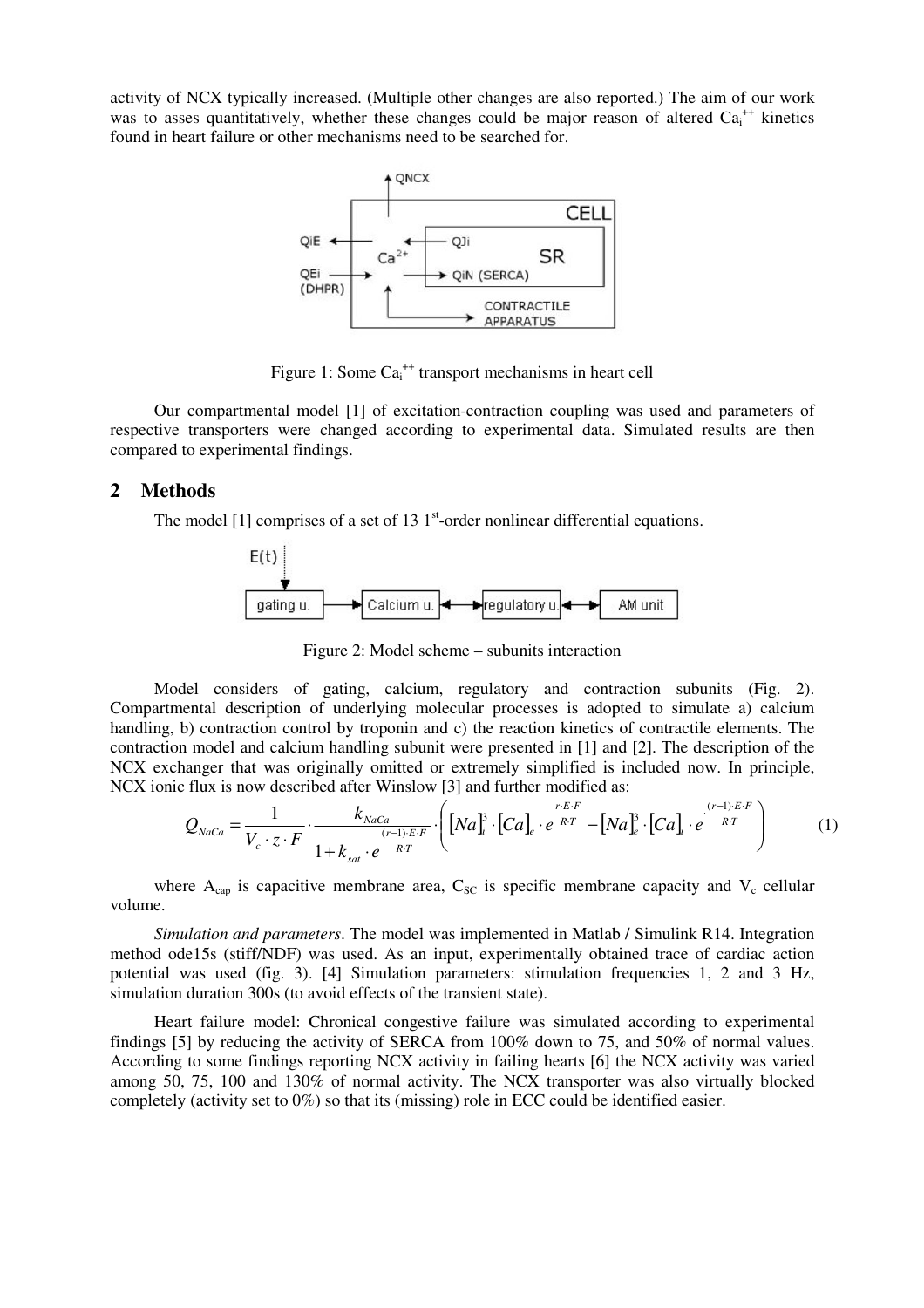

Figure 3: Action potential – model input

# **3 Results and Discussion**

Impaired calcium handling in chronical heart failure (F) was simulated by decreasing SERCA activity to 50% compared to normal. The activity of NCX was varied between 0 and 130%.

Decreased SERCA activity alone resulted in lower  $Ca<sub>i</sub><sup>++</sup>$  maximum (peek) and thus force transient (roughly by 40%) and increased  $Ca<sub>i</sub><sup>++</sup>$  minimum during relaxation phase (compared to nonfailing model). This is consistent with many experimental findings ([6], [7]). As a consequence, due to the lower  $Ca<sub>MAX</sub>$  the heart generates less contraction force (necessary for forwarding blood) and increased Ca<sub>MIN</sub> provides less relaxation (i.e. less filing of the heart by returning blood). Both effects combined mean dramatic reduction of cardiac performance.



Figure 4: Relative ( $AM_{MAX}$ ) and absolute ( $AM_{MIN}$ ) concentrations (mol/l) of AM at 1 and 3Hz in failing heart

Combined effects of varying activities of both transporters (SERCA and NCX) are summarized in Fig. 4 ( $AM_{MAX/MIN}$  at 1 and 3Hz). Increasing activity of NCX to 130% of normal almost restores the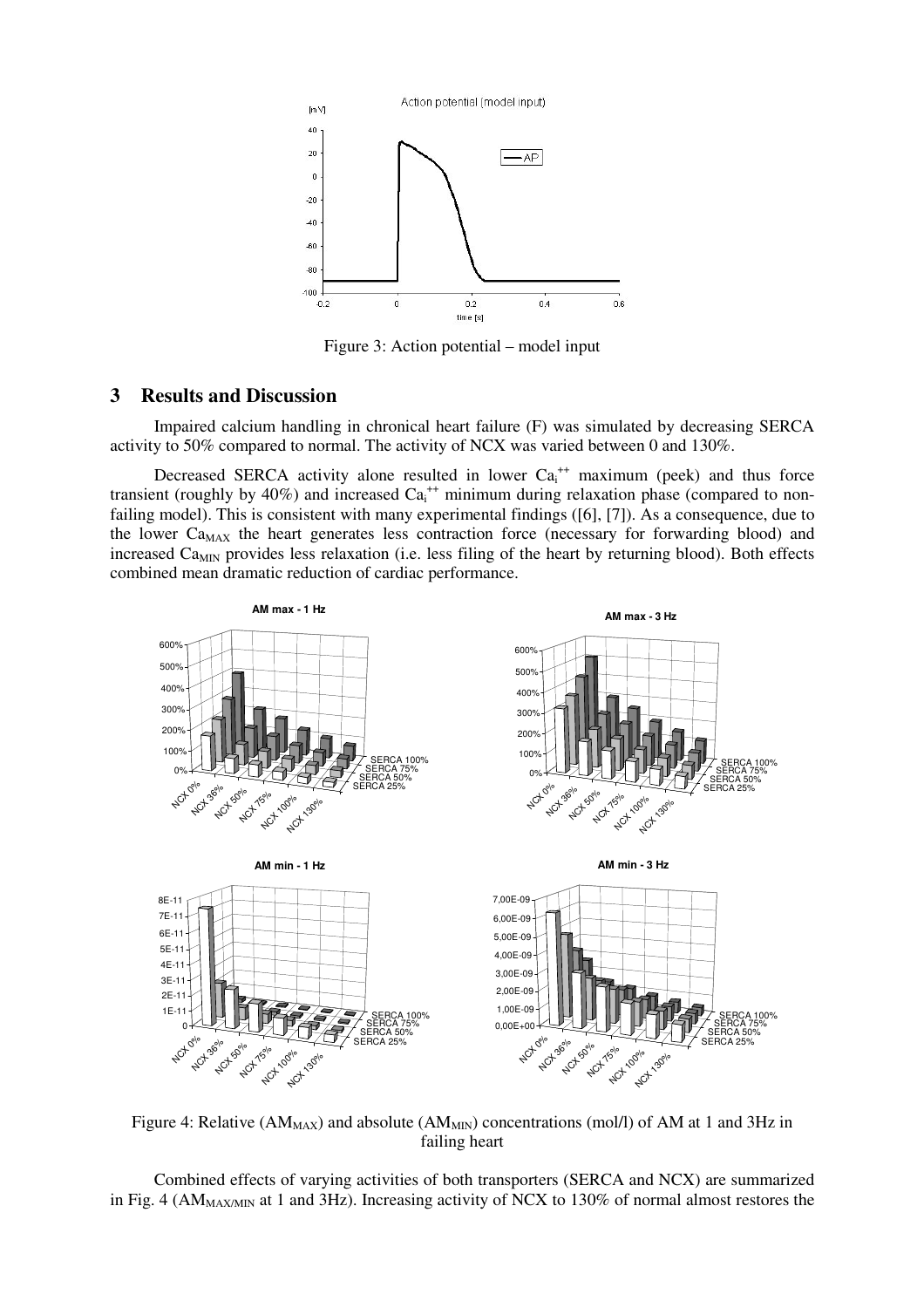relaxation (i.e. cardiac filling) however, at a cost of further decline of maximal force (roughly to 50%) (Fig. 5A). This effect is even more pronounced in high frequencies (3Hz – Fig. 5B). Thus it is unlikely that increase in NCX could be treated as a compensatory mechanism in cardiac failure [6] as sometimes suggested as it fails to restore intracellular calcium available for force generation. [7] However, it is known that NCX has dual mode – calcium removal from the cell (called forward mode) and calcium entry into the cell (reverse mode). Timely switching between the modes would be a perfect solution for the failing heart with SERCA deficiency.

But our simulations revealed only extremely low activity of reverse mode, both under physiological and pathological conditions. By analysis of the equation (1) that describes NCX kinetics it was found that the mode switching (i.e. forward or reverse movement of  $Ca<sub>i</sub><sup>++</sup> ions$ ) is determined by the third multiplier

$$
\left[Na\right]_i^B \cdot \left[Ca\right]_e \cdot e^{\frac{r \cdot E \cdot F}{RT}} - \left[Na\right]_e^B \cdot \left[Ca\right]_i \cdot e^{\frac{(r-1) \cdot E \cdot F}{RT}}
$$

since it determines the parity of the equation. The multiplier can further be simplified by omitting some constants:

$$
[Na]^3 \cdot [Ca]_e - [Na]^3_e \cdot [Ca]_i
$$

Reverse mode is active if it is satisfied

$$
([Na]_i^3 \cdot [Ca]_e - [Na]_e^3 \cdot [Ca]_i) > 0
$$
 (2)







Figure 5: A - Intracellular Ca<sup>++</sup> concentration in NF and F heart (SERCA activity 50%, NCX activity 100% and 150%), at 1 Hz; B - Contractile force in NF and F heart (SERCA activity 50%, NCX activity 100% and 150%), at 3 Hz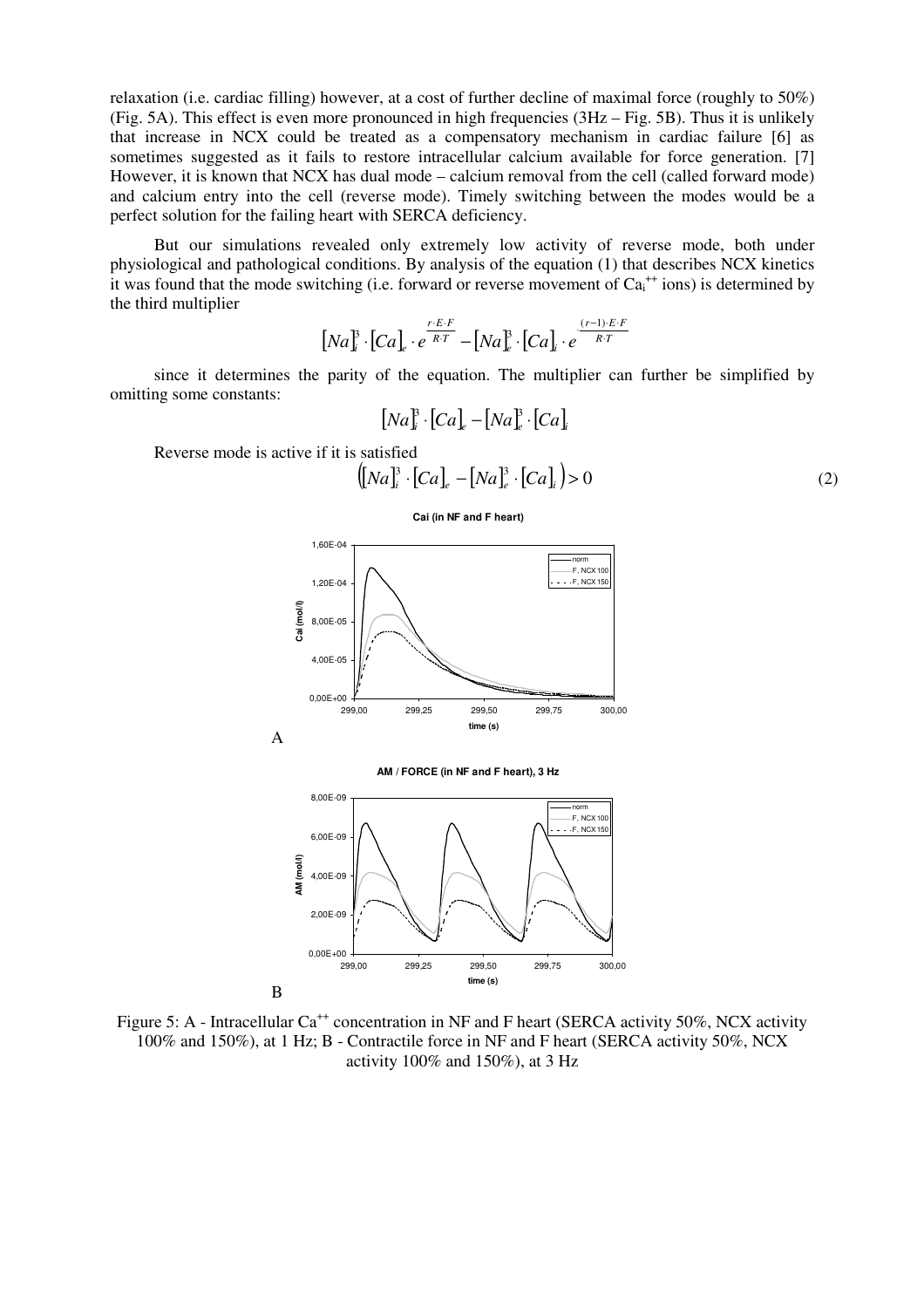

Figure 6: NCX reverse mode ionic flux – experiment results

It can be further assumed that  $Ca<sub>o</sub>$  and  $Na<sub>e</sub>$  are rather constant as they reflect concentration of ions in extracellular space which is rather extensive and regulated independently of cardiovascular system. Thus, mathematically, NCX reverse mode can be enhanced if  $Na<sub>i</sub>$  was increased or  $Ca<sub>i</sub>$ decreased. Of these two,  $Ca<sub>i</sub><sup>++</sup>$  (intracellular calcium concentration) is calculated within the model by a set of differential equations so there is no simple way how to alter  $Ca<sub>i</sub>$  other than to refine the model. Instead, effect of changing intracellular concentration of sodium - Na<sub>i</sub> was studied. Na<sub>i</sub> was experimentally increased to 30, 50, 75 and 100 mM (mmol/l) in the beginning of each beat for 10 or 100 ms (Fig. 6). Though it seems artificial, this transient change can be rationalized. During each beat, concentrations of ions close to the cellular membrane change many fold (for Na and K) or even orders of magnitude (for Ca) and cause "action potential" – a signal for contraction to be triggered. Intra- and extracellular ionic concentrations known from measurements are somehow "averaged" and steady state. It can be assumed that in specific areas close to the activated membrane (action potential) the kinetics of ions (and thus concentrations) can be way different to the rest of the cell. These spaces are usually referred to as "subspaces" (Fig. 8, [8]) – physically not distinctly separated but still distinct. If NCX and sodium channel (responsible for Na influx in early activation) would be in close proximity in the subspace, locally increased Na could make significant NCX reverse mode possible.



Figure 7: Na<sup>+</sup> subspace/buffer close to NCX exchanger [8]

## **4 Conclusions**

Simulations presented here demonstrate that quantitative description and simulation of experimental biomedical data can provide new insight into mechanisms that are understood just intuitively and can suggest directions of further research. In this case it was shown that if overall excitation-contraction description (and thus model) is correct, further mechanisms that provide enough